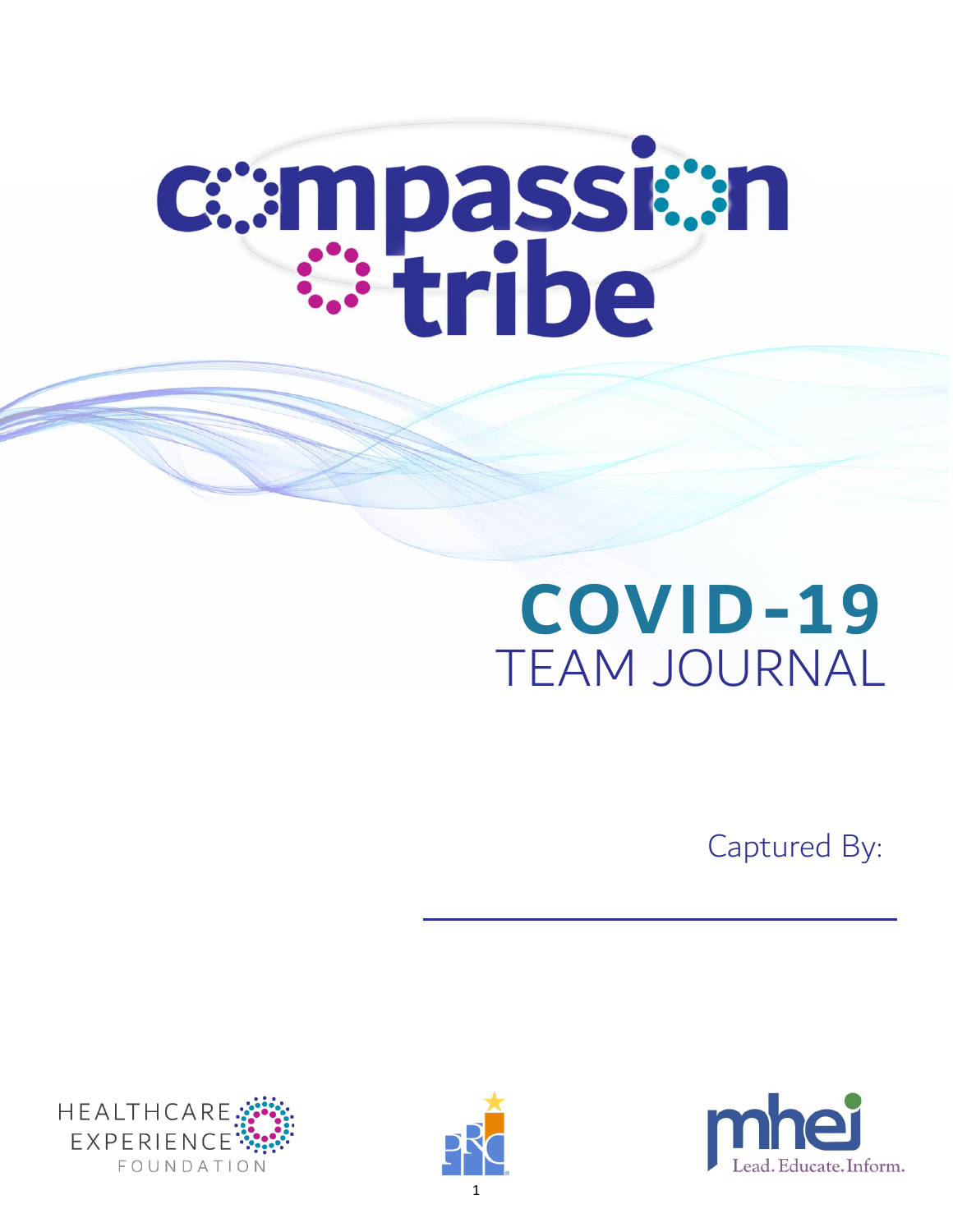# YOU ARE LIVING **HISTOPY** RIGHT NOW

# **H E A LT H C A R E H I S T O RY**

You are on the front lines of one of the most significant healthcare experiences of our time. We know this has been many times challenging and gratifying. There have been steps forward (and backwards) as our industry learns in the moment how to best manage this pandemic. We have created this as a tool that you can do as **team**. Focusing on strategies to build resiliency, teamwork, and collaboration, we have created this Journal in support of your heroic efforts. We know memories change and fade over time. We hope this gives you a chance to reflect and honor your daily work to ensure excellent care to your patients, service to your community, collaboration with your team, and safety for your family. We hope you find this a rewarding activity amidst all of the present challenges. We believe you will look back on this time and find strength and deepened purpose.

# **A b o u t U S**

Favorite shows to binge watch Quarantine supplies we have valued most

Celebrations that have occurred during COVID-19

### **Your Team**

Why you chose Healthcare as a profession...

What do you want co-workers and other departments to remember about your team?

How do you want patients to remember us?





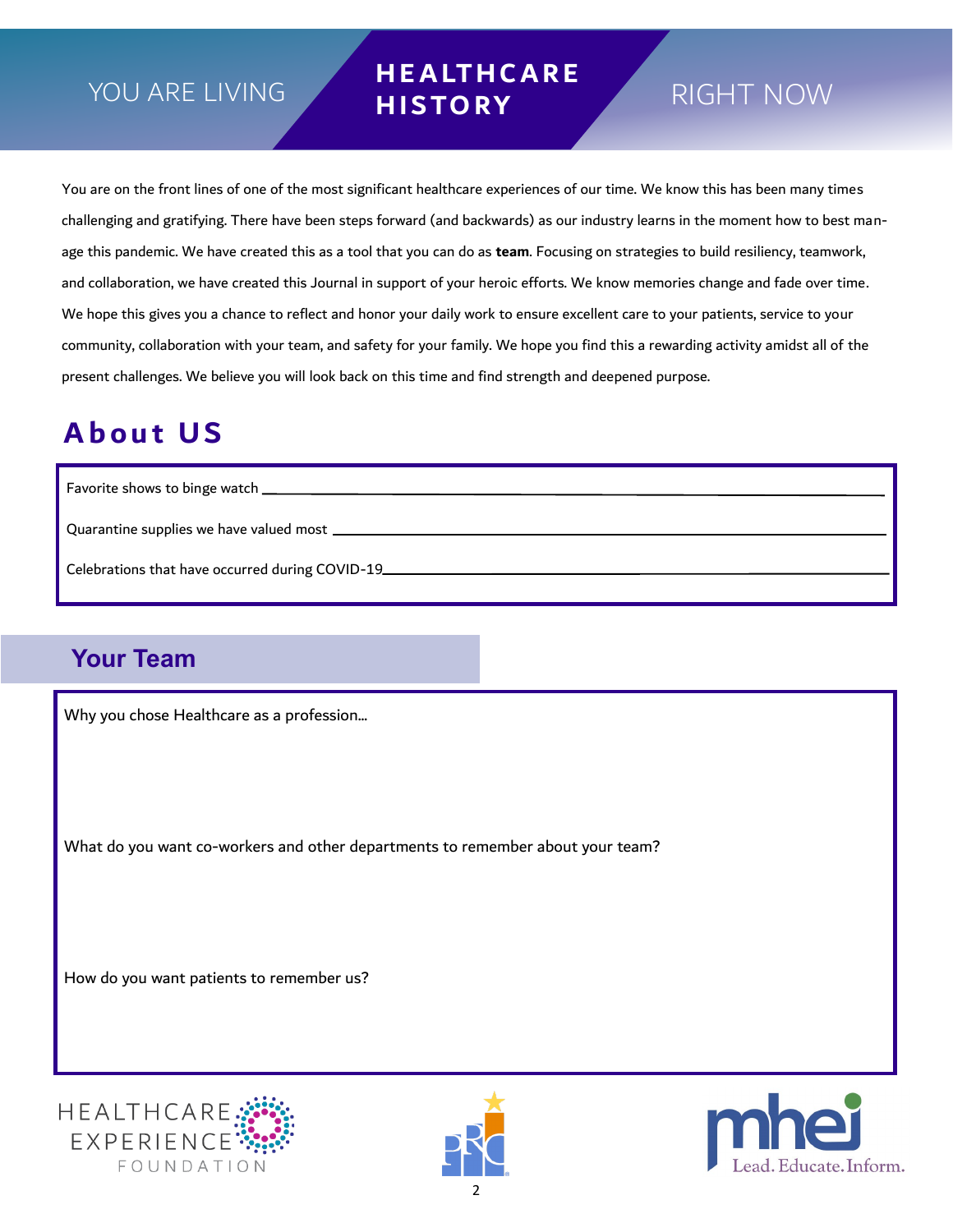# **Reflection**

| What have been the biggest               | What have been the biggest changes at work?                           |
|------------------------------------------|-----------------------------------------------------------------------|
| changes at home?                         |                                                                       |
|                                          |                                                                       |
|                                          |                                                                       |
|                                          |                                                                       |
|                                          | Things that have motivated and kept you going through this experience |
|                                          |                                                                       |
| <b>How are</b>                           |                                                                       |
| you                                      |                                                                       |
| feeling?                                 |                                                                       |
|                                          |                                                                       |
| Your Top 3 Memories from this Experience |                                                                       |
| 1.                                       |                                                                       |
| 2.                                       |                                                                       |
|                                          |                                                                       |
| 3.                                       |                                                                       |
|                                          |                                                                       |
| Fears that you have had                  |                                                                       |
|                                          |                                                                       |
|                                          |                                                                       |
| HEALTHCARE:<br>EXPERIENCE:<br>FOUNDATION | mhei<br>Lead. Educate. Inform.                                        |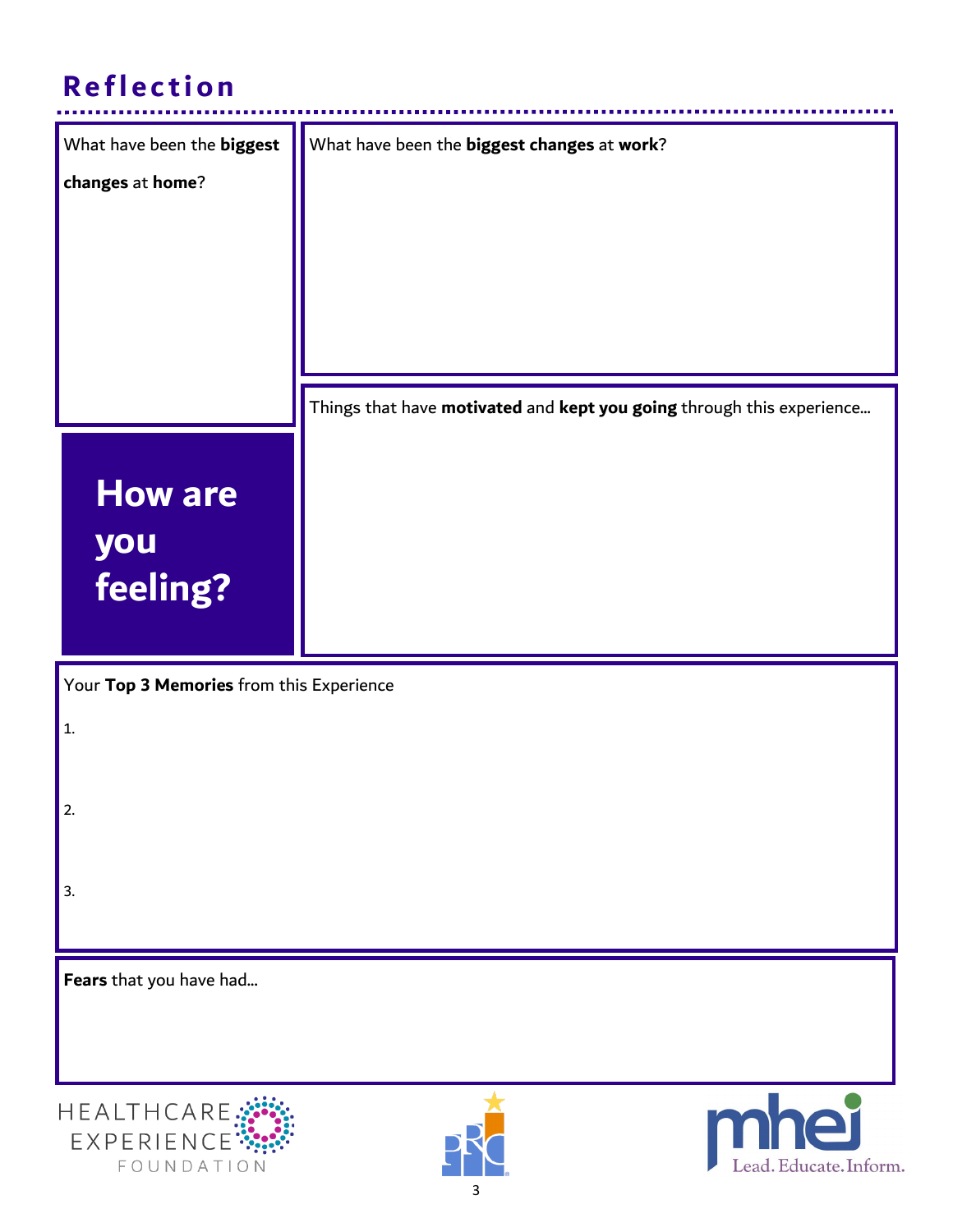# **Finding Positive Emotions**

| Instances that have brought: |                                                |
|------------------------------|------------------------------------------------|
| Pride:                       | How have you<br>brought these<br>emotions into |
| Joy:<br>Awe:                 | your personal<br>and<br>professional           |
| Love:                        | life?<br>How have you<br>created these         |
| Inspiration:                 | for others??                                   |
| Amusement:                   |                                                |
| Hope:                        |                                                |
| Serenity:                    |                                                |
| Gratitude:                   |                                                |
| Interest:                    |                                                |
|                              |                                                |





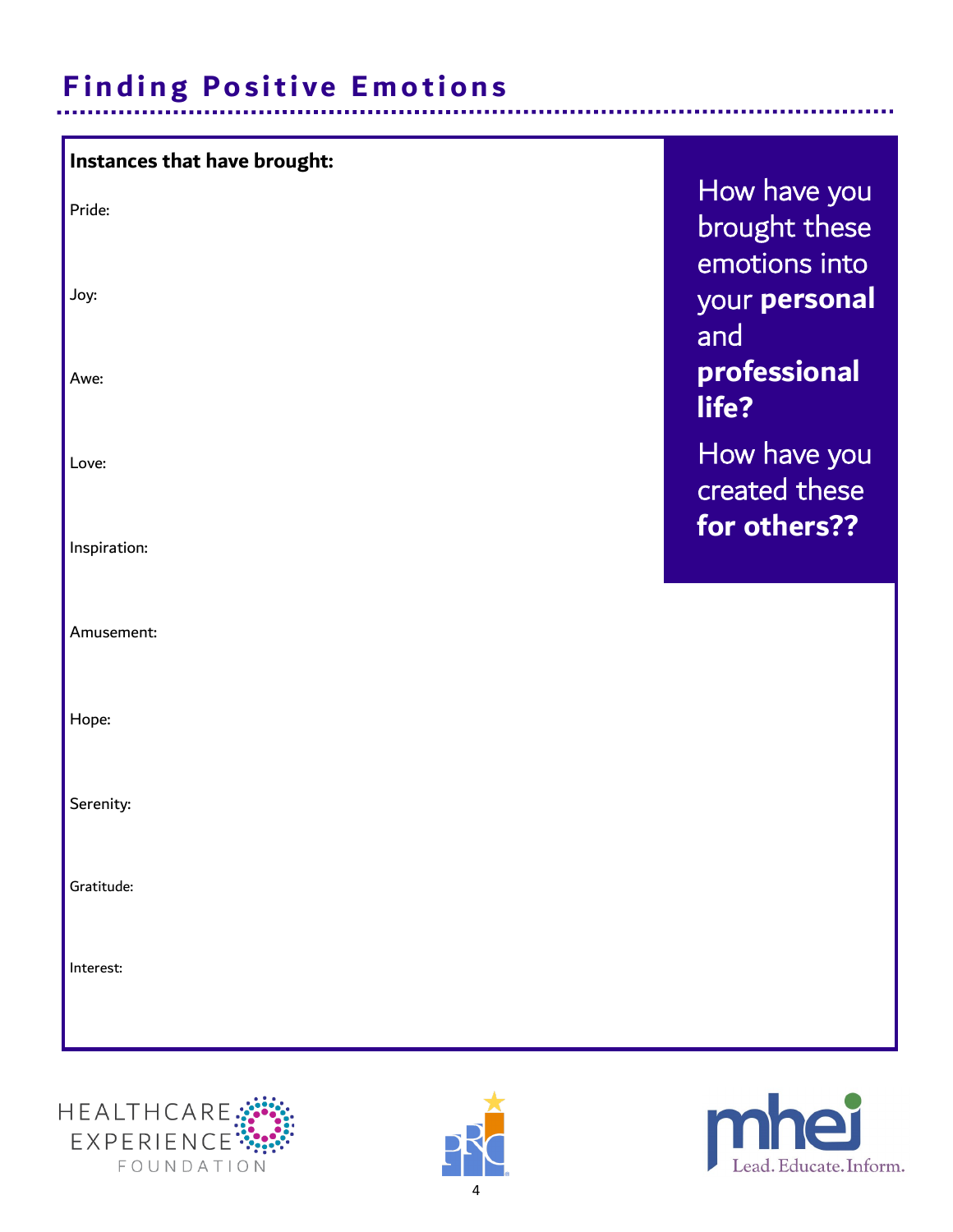# **Resiliency Sources During COVID-19**

#### **Caring and Supportive Relationships**

Who do you look to for support and care? Peers, colleagues and family?

Based on the stressors you are experiencing with COVID-19, who has lifted you up?

#### **Making Meaningful Plans**

Where are we finding purpose in this pandemic?

How are we supporting others with their purpose?

#### **A Positive View of Yourself**

How has your training and experience prepared us for this challenge?

What makes us uniquely capable and important to address this crisis in our organization?





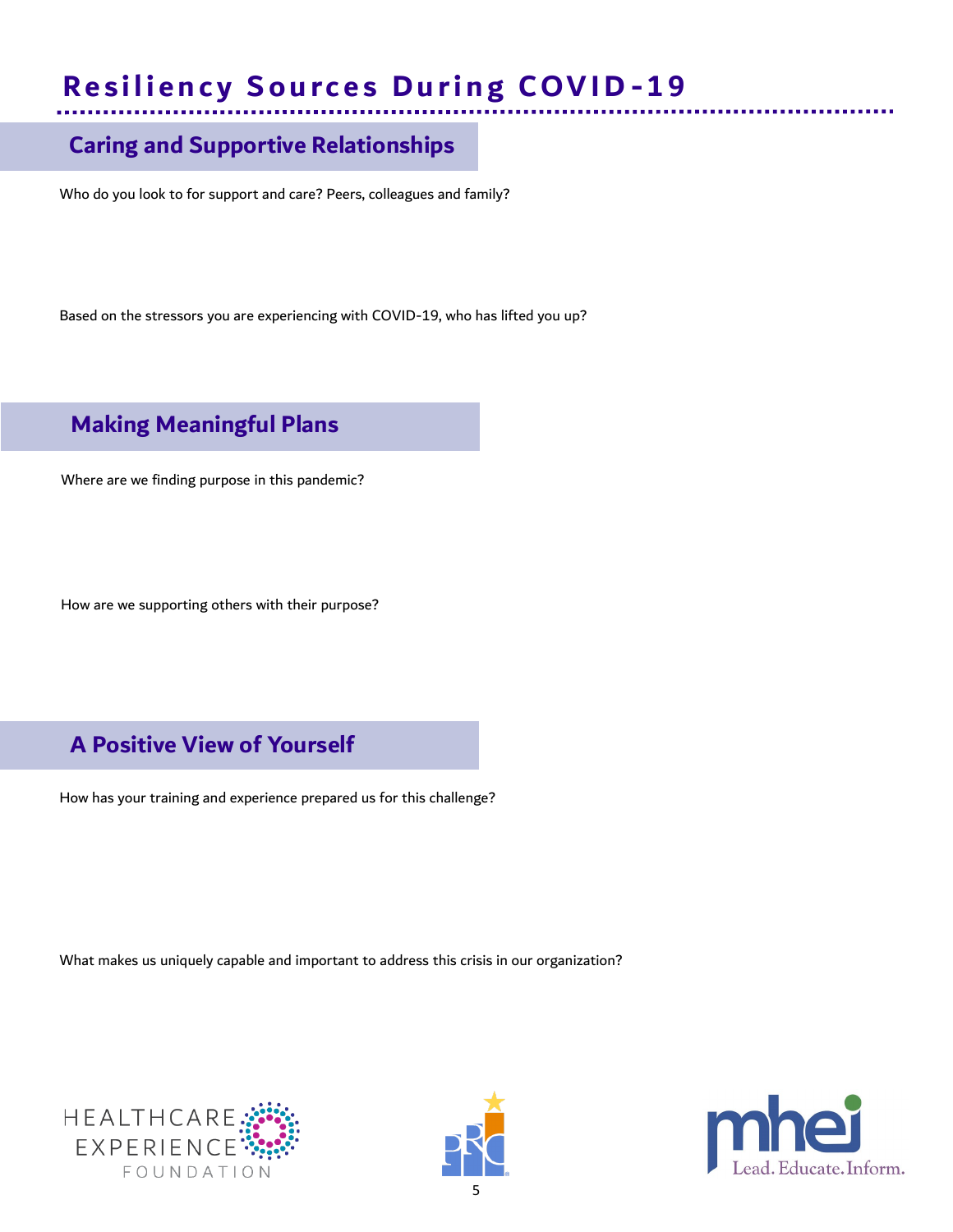#### **Communication & Problem Solving**

What are problems we have solved?

What have you learned about communication strengths? Areas we want to develop more?

### **Managing Strong Feelings/Impulses**

When you have been stressed or angry, how did you manage yourself?

How have you helped others who are stressed, anxious or angry?





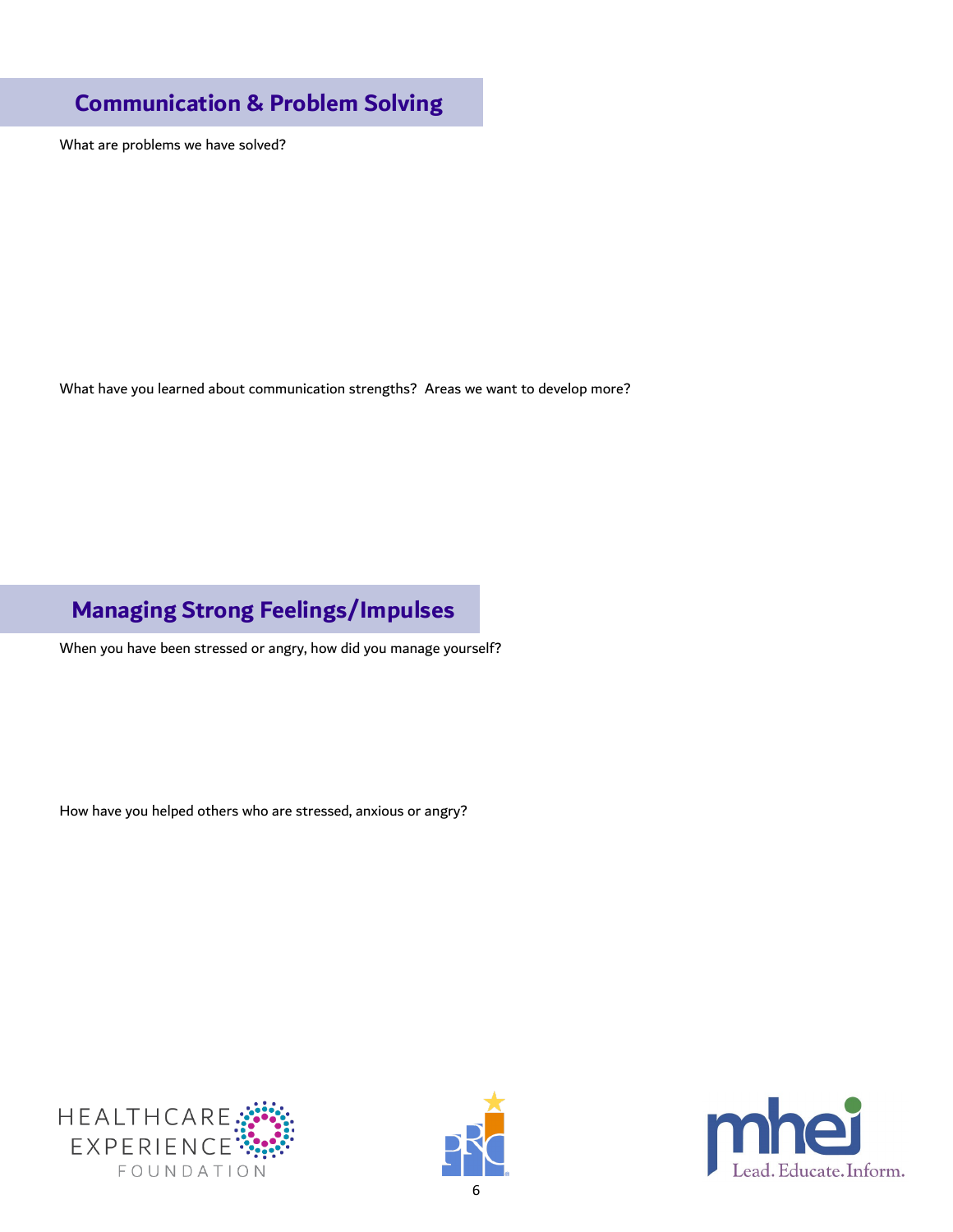# **Time Capsule**

The lessons we hope we learn from this:

We will look back and smile when…

Things our community did to support us…